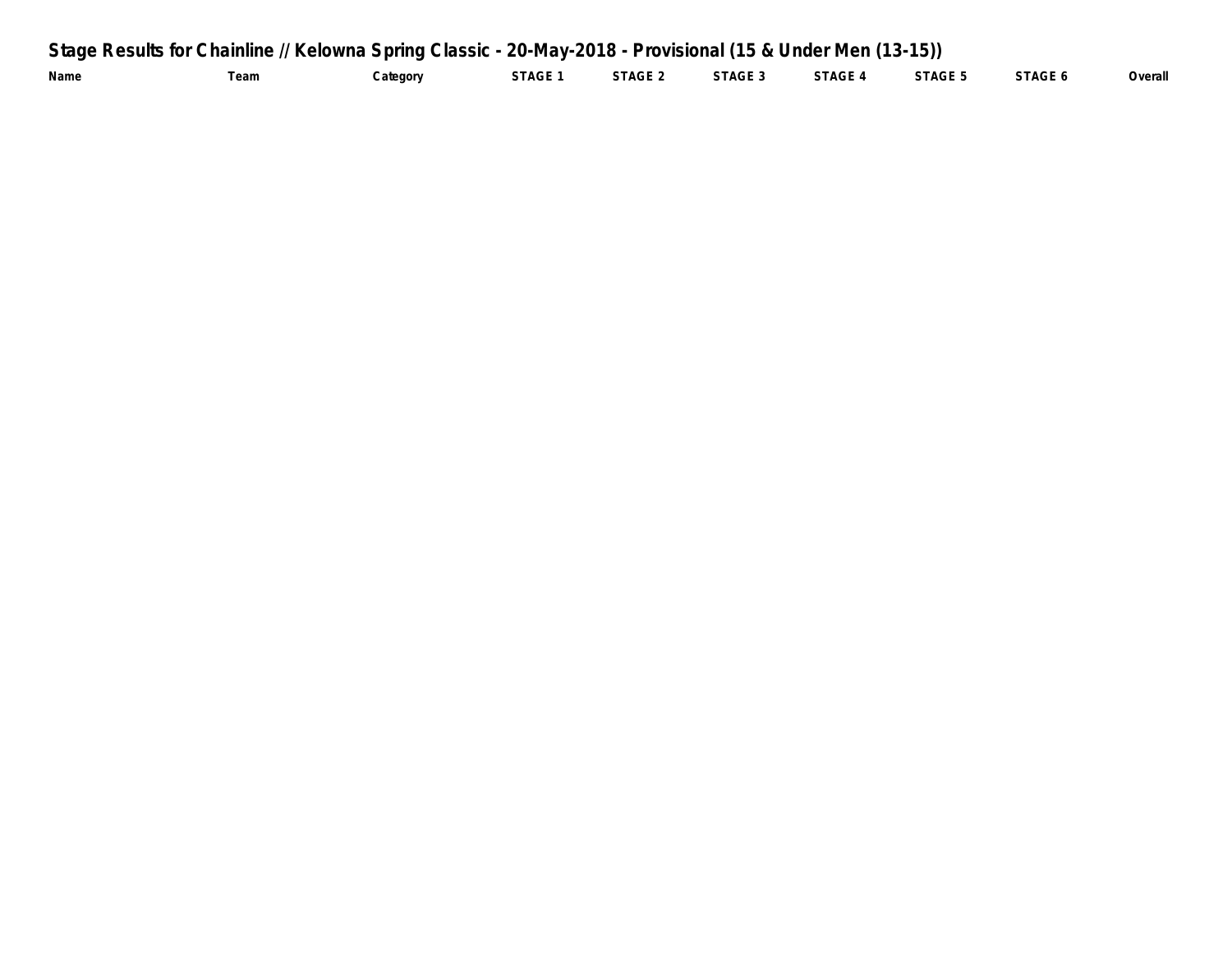# **Stage Results for Chainline // Kelowna Spring Classic - 20-May-2018 - Provisional (Open Men)**

| Name                    | Team | Category | STAGE 1  | STAGE 2 | STAGE 3  | STAGE 4  | STAGE 5 | STAGE 6 | Overall  |
|-------------------------|------|----------|----------|---------|----------|----------|---------|---------|----------|
| Ted                     |      |          |          |         |          |          |         |         |          |
| Severin Nowak           |      |          | 5:29.00  | 3:08.00 | 6:52.00  | 6:09.00  | 1:38.00 | 3:04.00 | 26:20.00 |
| Spencer Graf            |      |          | 5:30.00  | 3:00.00 | 6:57.00  | 6:16.00  | 1:39.00 | 2:59.00 | 26:21.00 |
| <b>Isaac Nielson</b>    |      |          | 5:50.00  | 3:08.00 | 7:06.00  | 6:49.00  | 1:41.00 | 3:14.00 | 27:48.00 |
| Kip Shortreed           |      |          | 5:50.00  | 3:05.00 | 7:16.00  | 6:38.00  | 1:50.00 | 3:12.00 | 27:51.00 |
| <b>Brandon Williams</b> |      |          | 5:49.00  | 3:20.00 | 7:32.00  | 6:45.00  | 1:46.00 | 3:16.00 | 28:28.00 |
| Mike Checkley           |      |          | 5:53.00  | 3:09.00 | 7:30.00  | 6:53.00  | 1:44.00 | 3:20.00 | 28:29.00 |
| Michael Smith           |      |          | 5:50.00  | 3:11.00 | 7:43.00  | 6:55.00  | 1:37.00 | 3:14.00 | 28:30.00 |
| Jason Stebbings         |      |          | 5:58.00  | 3:29.00 | 7:38.00  | 6:54.00  | 1:48.00 | 3:14.00 | 29:01.00 |
| simon gagnon            |      |          | 6:07.00  | 3:32.00 | 7:50.00  | 7:04.00  | 1:50.00 | 3:18.00 | 29:41.00 |
| Jay Starnino            |      |          | 5:33.00  | 2:57.00 | 7:55.00  | 8:45.00  | 1:39.00 | 3:01.00 | 29:50.00 |
| <b>Brian McClelland</b> |      |          | 6:13.00  | 3:28.00 | 7:52.00  | 7:11.00  | 1:58.00 | 3:12.00 | 29:54.00 |
| Ryan Taylor             |      |          | 5:49.00  | 5:11.00 | 7:22.00  | 6:46.00  | 1:45.00 | 3:11.00 | 30:04.00 |
| Dan Pratt               |      |          | 6:11.00  | 3:33.00 | 7:55.00  | 7:17.00  | 1:50.00 | 3:20.00 | 30:06.00 |
| <b>Tyler West</b>       |      |          | 6:16.00  | 3:24.00 | 8:14.00  | 7:14.00  | 1:49.00 | 3:27.00 | 30:24.00 |
| Dave Mallory            |      |          | 6:27.00  | 3:29.00 | 8:01.00  | 7:25.00  | 1:50.00 | 3:24.00 | 30:36.00 |
| Liam Russell            |      |          | 6:32.00  | 3:45.00 | 7:54.00  | 7:17.00  | 1:54.00 | 3:30.00 | 30:52.00 |
| Stephen Ushy            |      |          | 6:26.00  | 3:35.00 | 8:02.00  | 7:19.00  | 1:56.00 | 3:37.00 | 30:55.00 |
| Antreas Pogiatzis       |      |          | 6:47.00  | 3:50.00 | 8:05.00  | 7:20.00  | 1:59.00 | 3:26.00 | 31:27.00 |
| Mike Grenke             |      |          | 6:44.00  | 3:45.00 | 8:14.00  | 7:27.00  | 1:54.00 | 3:27.00 | 31:31.00 |
| Ray Chong               |      |          | 6:36.00  | 3:58.00 | 8:18.00  | 7:38.00  | 1:58.00 | 3:27.00 | 31:55.00 |
| Lucas Lozeron           |      |          | 6:31.00  | 3:51.00 | 8:27.00  | 7:51.00  | 1:52.00 | 3:33.00 | 32:05.00 |
| Erik Olavsen            |      |          | 6:31.00  | 3:48.00 | 8:34.00  | 8:03.00  | 1:58.00 | 3:41.00 | 32:35.00 |
| Franklin Matheson       |      |          | 6:54.00  | 3:43.00 | 8:34.00  | 8:03.00  | 1:59.00 | 3:30.00 | 32:43.00 |
| John Soderlund          |      |          | 6:45.00  | 3:57.00 | 8:46.00  | 8:10.00  | 2:03.00 | 3:36.00 | 33:17.00 |
| Ryan Murcar             |      |          | 6:55.00  | 4:03.00 | 8:45.00  | 8:17.00  | 1:59.00 | 3:32.00 | 33:31.00 |
| Simon Hirota            |      |          | 7:03.00  | 4:11.00 | 8:45.00  | 8:02.00  | 1:58.00 | 3:33.00 | 33:32.00 |
| <b>Brent Hancock</b>    |      |          | 6:47.00  | 3:54.00 | 9:04.00  | 8:40.00  | 2:01.00 | 3:50.00 | 34:16.00 |
| Fred Hayward            |      |          | 6:58.00  | 4:00.00 | 9:23.00  | 8:08.00  | 2:07.00 | 3:43.00 | 34:19.00 |
| Chris Geistlinger       |      |          | 6:54.00  | 4:03.00 | 8:51.00  | 9:55.00  | 2:09.00 | 4:10.00 | 36:02.00 |
| Brogan McCluskie        |      |          | 7:21.00  | 4:32.00 | 9:55.00  | 9:11.00  | 2:16.00 | 3:34.00 | 36:49.00 |
| Tom Johnman             |      |          | 7:51.00  | 5:16.00 | 10:10.00 | 9:46.00  | 2:29.00 | 4:08.00 | 39:40.00 |
| Kyle Luciw              |      |          | 6:26.00  | 3:28.00 | 8:32.00  | 12:41.00 | 2:23.00 | 8:28.00 | 41:58.00 |
| <b>Spencer Royds</b>    |      |          | 14:46.00 | 3:38.00 | 9:48.00  | 15:03.00 | 1:57.00 | 3:34.00 | 48:46.00 |
| Franzzzzzz              |      |          |          | 3:18.00 |          |          | 1:42.00 | 3:01.00 |          |
| Freeedommmm!!!          |      |          |          | 3:44.00 |          |          |         | 3:37.00 |          |
| <b>Trevor Syrowy</b>    |      |          | 5:56.00  | 3:23.00 |          |          |         |         |          |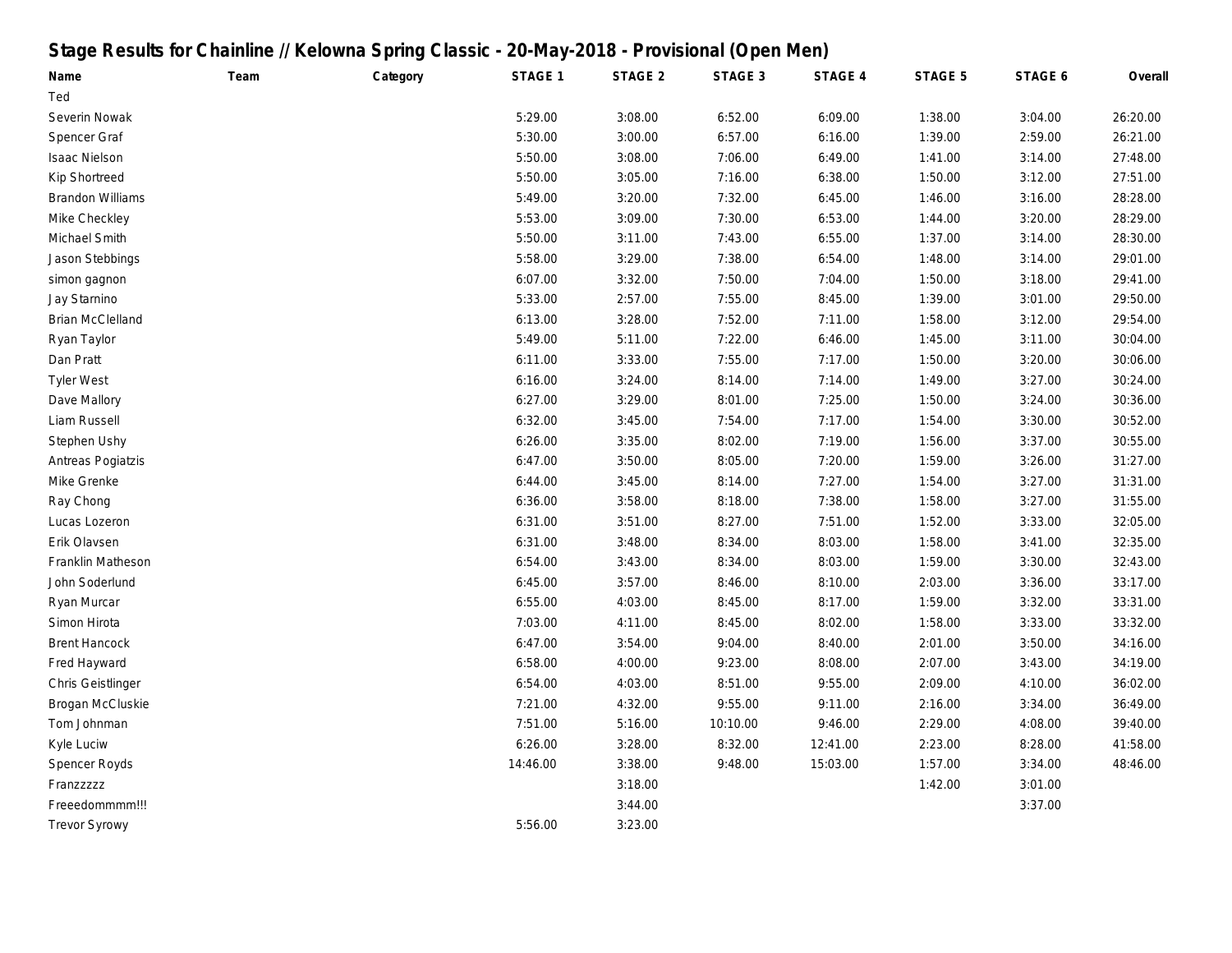# **Stage Results for Chainline // Kelowna Spring Classic - 20-May-2018 - Provisional (Open Women)**

| Name                | Team | Category | STAGE 1 | STAGE 2 | STAGE 3  | STAGE 4 | STAGE 5 | STAGE 6 | Overall  |
|---------------------|------|----------|---------|---------|----------|---------|---------|---------|----------|
| Melanie Edwards     |      |          | 6:53.00 | 3:52.00 | 8:43.00  | 7:40.00 | 1:59.00 | 3:33.00 | 32:40.00 |
| Sage Riegel         |      |          | 6:54.00 | 4:06.00 | 8:52.00  | 8:17.00 | 2:04.00 | 3:40.00 | 33:53.00 |
| sabrina gauthier    |      |          | 7:05.00 | 3:54.00 | 8:56.00  | 8:09.00 | 2:03.00 | 3:47.00 | 33:54.00 |
| Jennifer Schulz     |      |          | 7:17.00 | 4:04.00 | 9:24.00  | 8:34.00 | 2:13.00 | 3:45.00 | 35:17.00 |
| Vanessa Roeland     |      |          | 7:10.00 | 4:19.00 | 9:31.00  | 9:13.00 | 2:10.00 | 3:45.00 | 36:08.00 |
| Annabel Fairweather |      |          | 7:13.00 | 4:06.00 | 10:12.00 | 8:59.00 | 2:13.00 | 3:40.00 | 36:23.00 |
| Niki Peletz         |      |          | 7:41.00 | 4:30.00 | 10:18.00 | 9:45.00 | 2:23.00 | 3:41.00 | 38:18.00 |
| Avery Bridge        |      |          | 7:54.00 | 4:30.00 | 10:24.00 | 9:24.00 | 2:17.00 | 4:21.00 | 38:50.00 |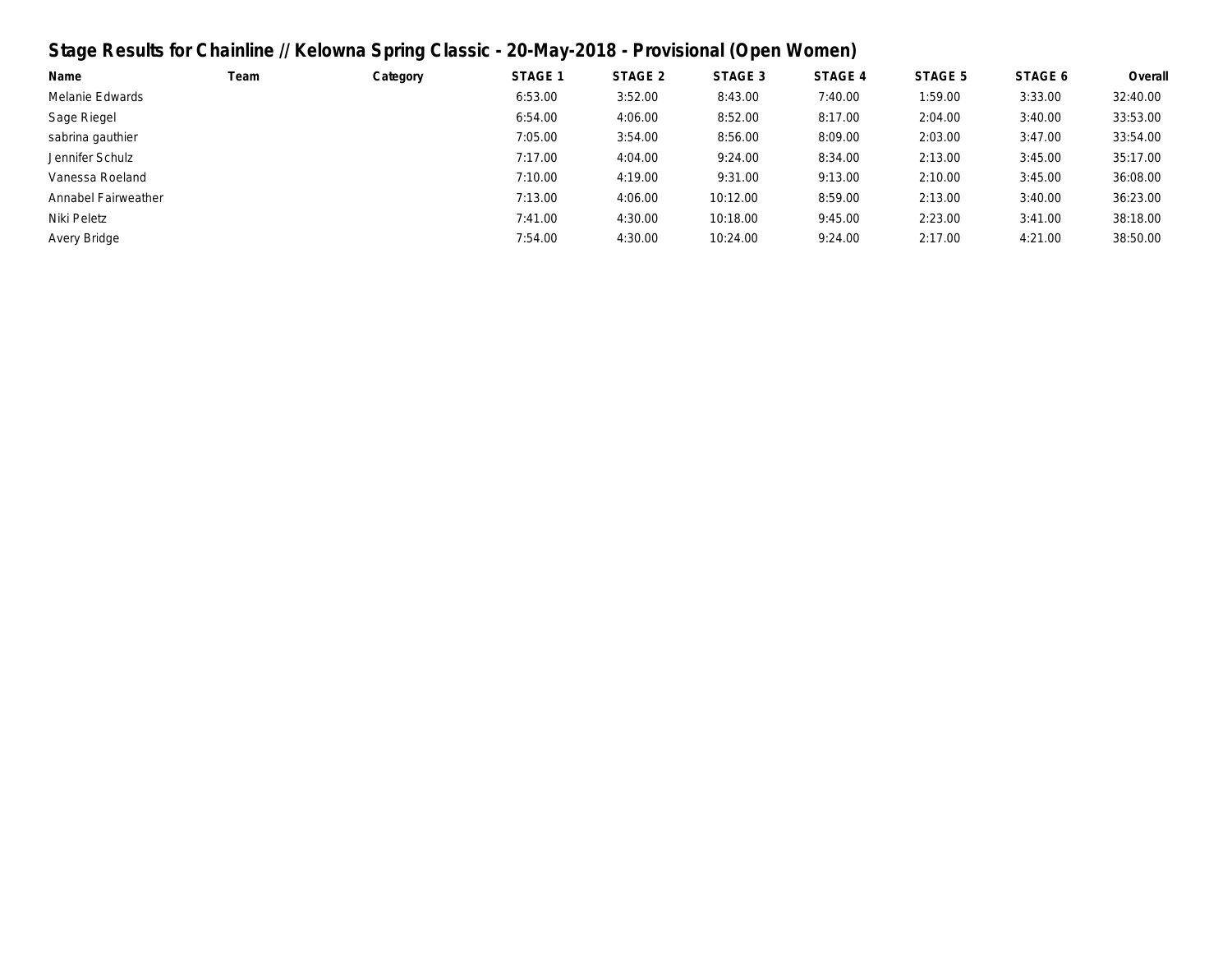| Stage Results for Chainline // Kelowna Spring Classic - 20-May-2018 - Provisional (Short Course: Open Men) |            |          |         |         |         |         |         |         |         |  |  |
|------------------------------------------------------------------------------------------------------------|------------|----------|---------|---------|---------|---------|---------|---------|---------|--|--|
| Name                                                                                                       | $\tau$ eam | Category | STAGE 1 | STAGE 2 | STAGE 3 | STAGE 4 | STAGE 5 | STAGE 6 | Overall |  |  |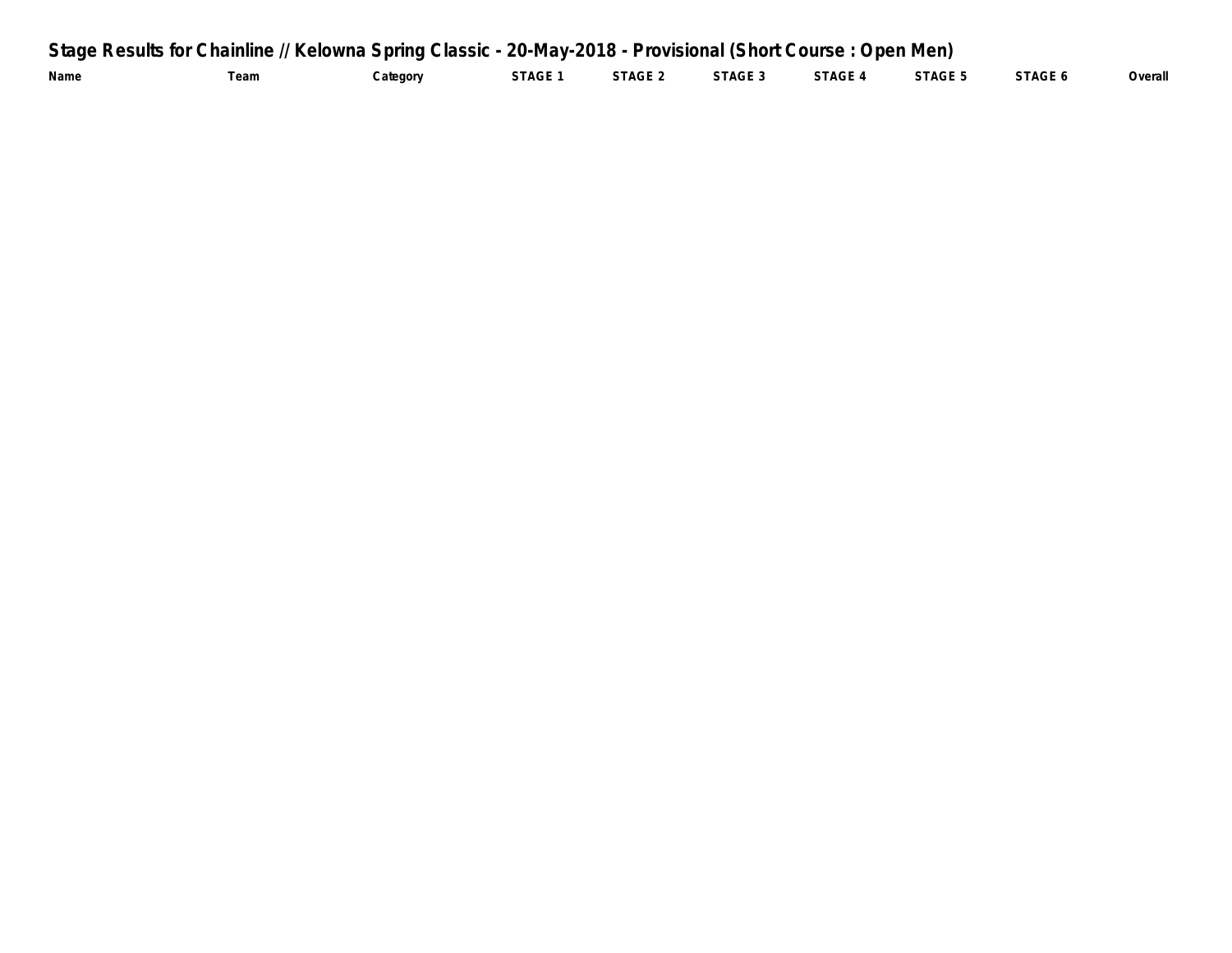|      |      | Stage Results for Chainline // Kelowna Spring Classic - 20-May-2018 - Provisional (Short Course: Open Women) |         |         |         |         |         |         |         |
|------|------|--------------------------------------------------------------------------------------------------------------|---------|---------|---------|---------|---------|---------|---------|
| Name | 'eam | Category                                                                                                     | STAGE 1 | STAGE 2 | STAGE 3 | STAGE 4 | STAGE 5 | STAGE 6 | Overall |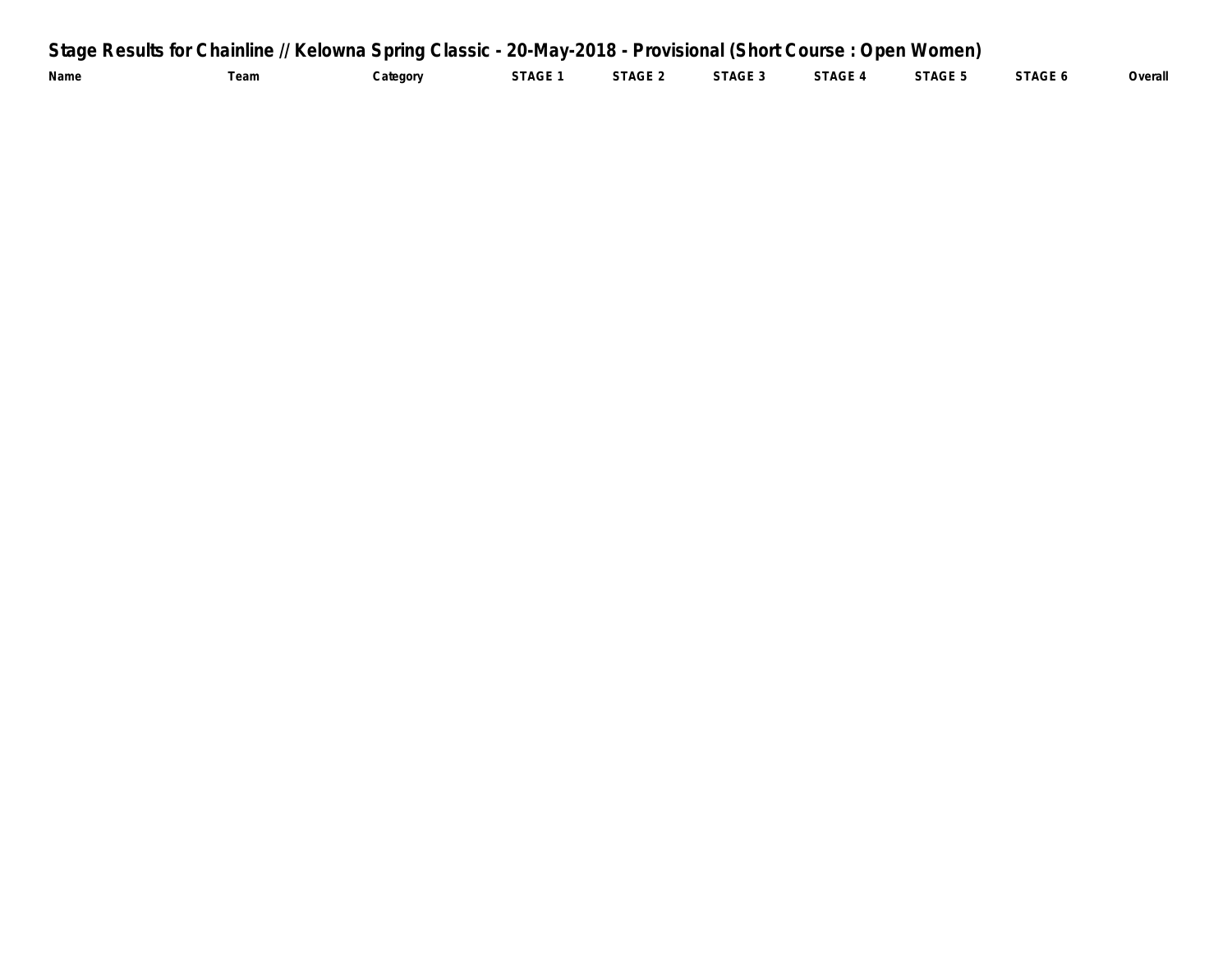# **Stage Results for Chainline // Kelowna Spring Classic - 20-May-2018 - Provisional (U15 Men)**

| Name              | Team | Category | STAGE 1  | STAGE 2 | STAGE 3  | STAGE 4  | STAGE 5 | STAGE 6 | Overall  |
|-------------------|------|----------|----------|---------|----------|----------|---------|---------|----------|
| Xander Appels     |      |          | 6:44.00  | 3:46.00 | 8:36.00  | 8:37.00  | 1:56.00 | 3:25.00 | 33:04.00 |
| Max Hallachuk     |      |          | 7:59.00  | 5:05.00 | 10:38.00 | 10:55.00 | 2:15.00 | 5:08.00 | 42:00.00 |
| Seth Proulx-Royds |      |          | 14:19.00 | 4:08.00 | 9:49.00  | 8:30.00  | 2:00.00 | 3:56.00 | 42:42.00 |
| Aaron Saufferer   |      |          | 7:24.00  | 4:10.00 | 9:18.00  | 24:45.00 | 2:07.00 | 3:55.00 | 51:39.00 |
| Seth Klein        |      |          | 11:20.00 | 7:26.00 |          |          | 3:53.00 | 5:12.00 |          |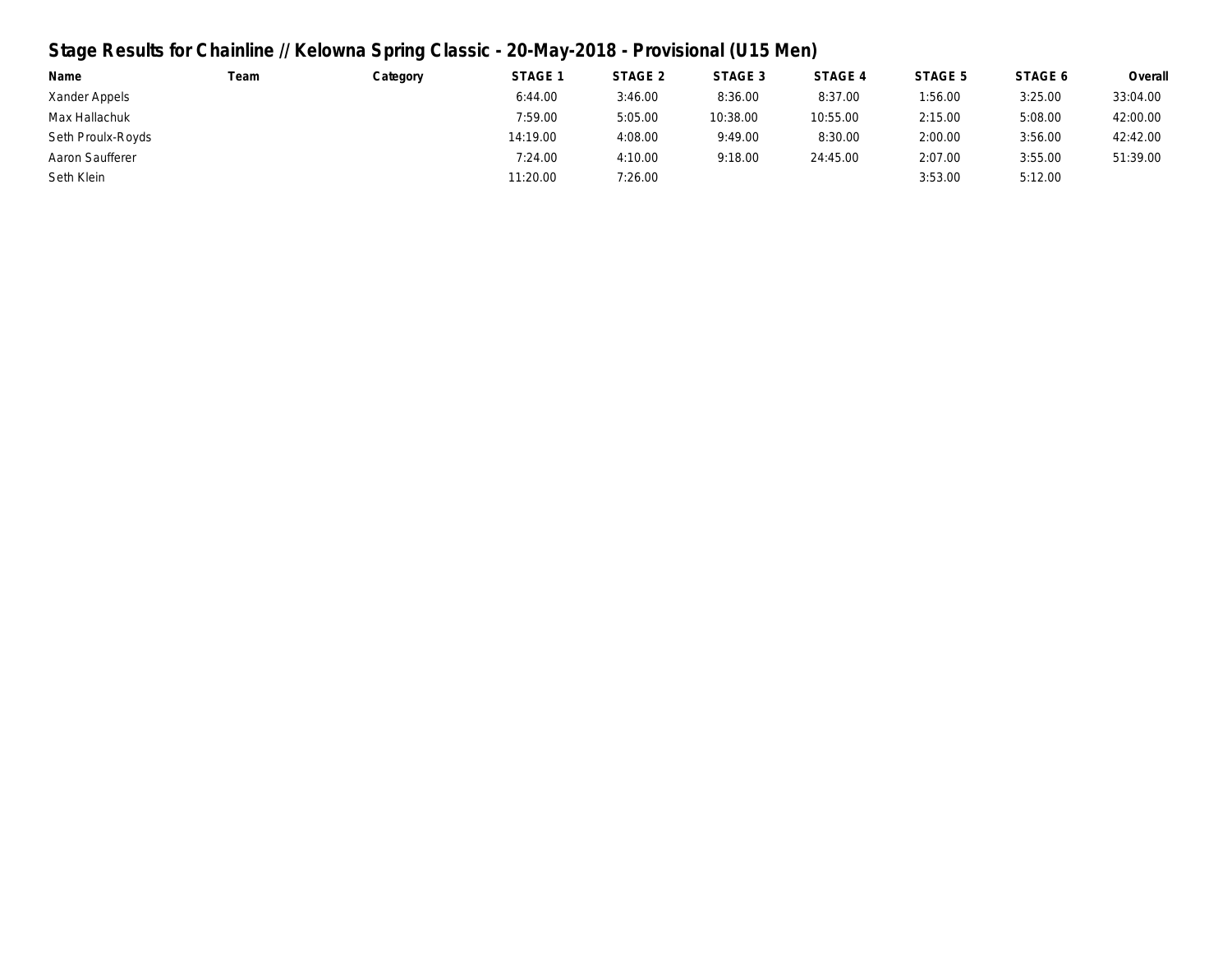## **Stage Results for Chainline // Kelowna Spring Classic - 20-May-2018 - Provisional (U21 Men (16-20))**

| Name                  | Team | Category | STAGE <sup>1</sup> | STAGE 2 | STAGE 3 | STAGE 4  | STAGE 5 | STAGE 6 | Overall  |
|-----------------------|------|----------|--------------------|---------|---------|----------|---------|---------|----------|
| <b>Emmett Hancock</b> |      |          | 5:23.00            | 2:53.00 | 6:40.00 | 6:11.00  | 1:35.00 | 3:05.00 | 25:47.00 |
| Luke McKenzie         |      |          | 5:41.00            | 3:18.00 | 7:16.00 | 6:37.00  | 1:43.00 | 3:14.00 | 27:49.00 |
| Aidan Oliphant        |      |          | 6:01.00            | 3:29.00 | 7:46.00 | 6:54.00  | 1:48.00 | 3:18.00 | 29:16.00 |
| Andrew Bown           |      |          | 6:06.00            | 3:26.00 | 7:38.00 | 10:32.00 | 1:55.00 | 3:20.00 | 32:57.00 |
| Christian Magsombol   |      |          | 7:28.00            | 4:19.00 | 9:41.00 | 8:46.00  | 2:03.00 | 4:05.00 | 36:22.00 |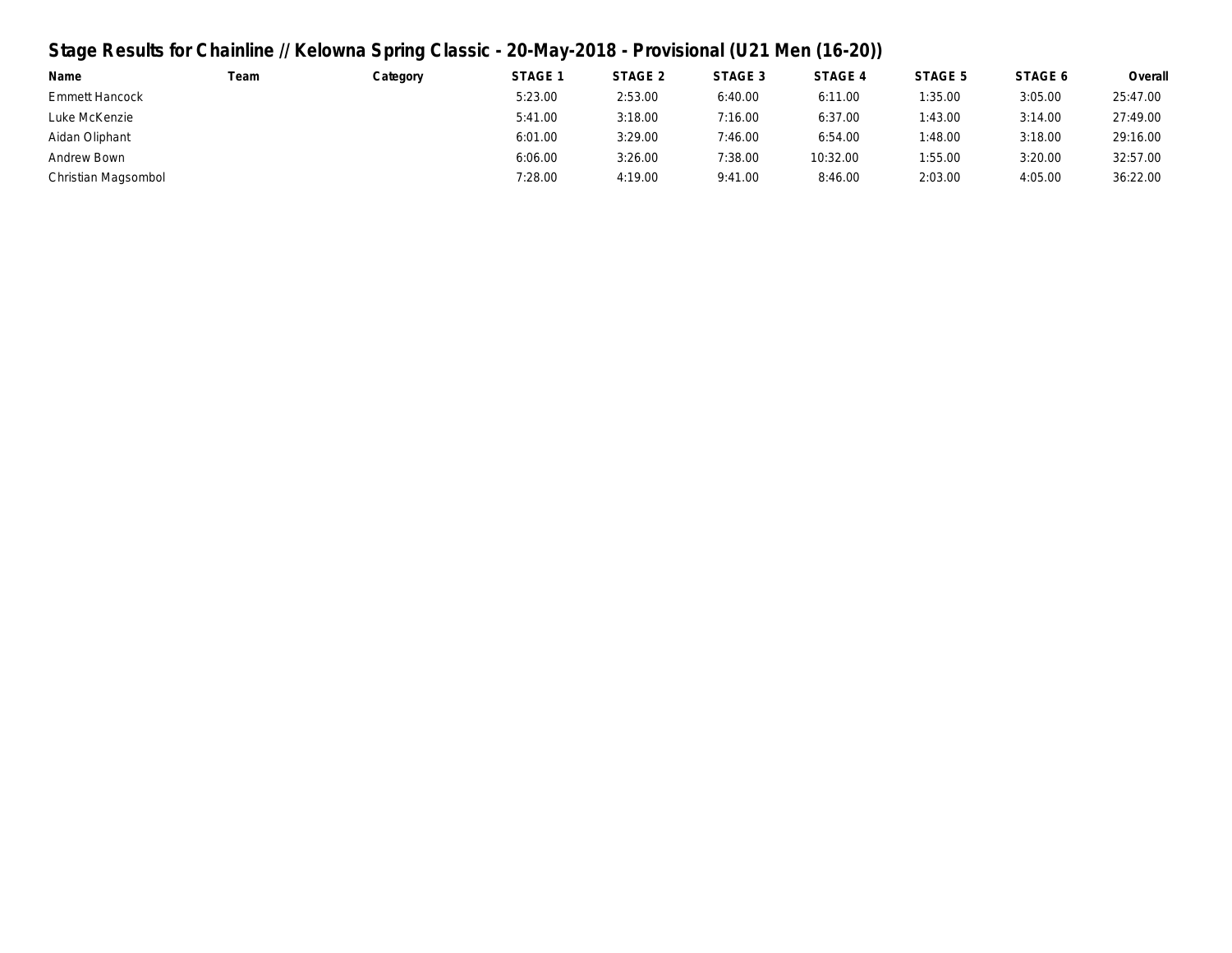## **Stage Results for Chainline // Kelowna Spring Classic - 20-May-2018 - Provisional (U21 Women (13-20))**

| Name       | eam | Category | STAGE 1 | STAGE 2 | STAGE 3 | STAGE 4 | STAGE 5 | STAGE 6 | Overall  |
|------------|-----|----------|---------|---------|---------|---------|---------|---------|----------|
| Clara Bown |     |          | 6:38.00 | 3:56.00 | 8:40.00 | 8:03.00 | 2:02.00 | 3:30.00 | 32:49.00 |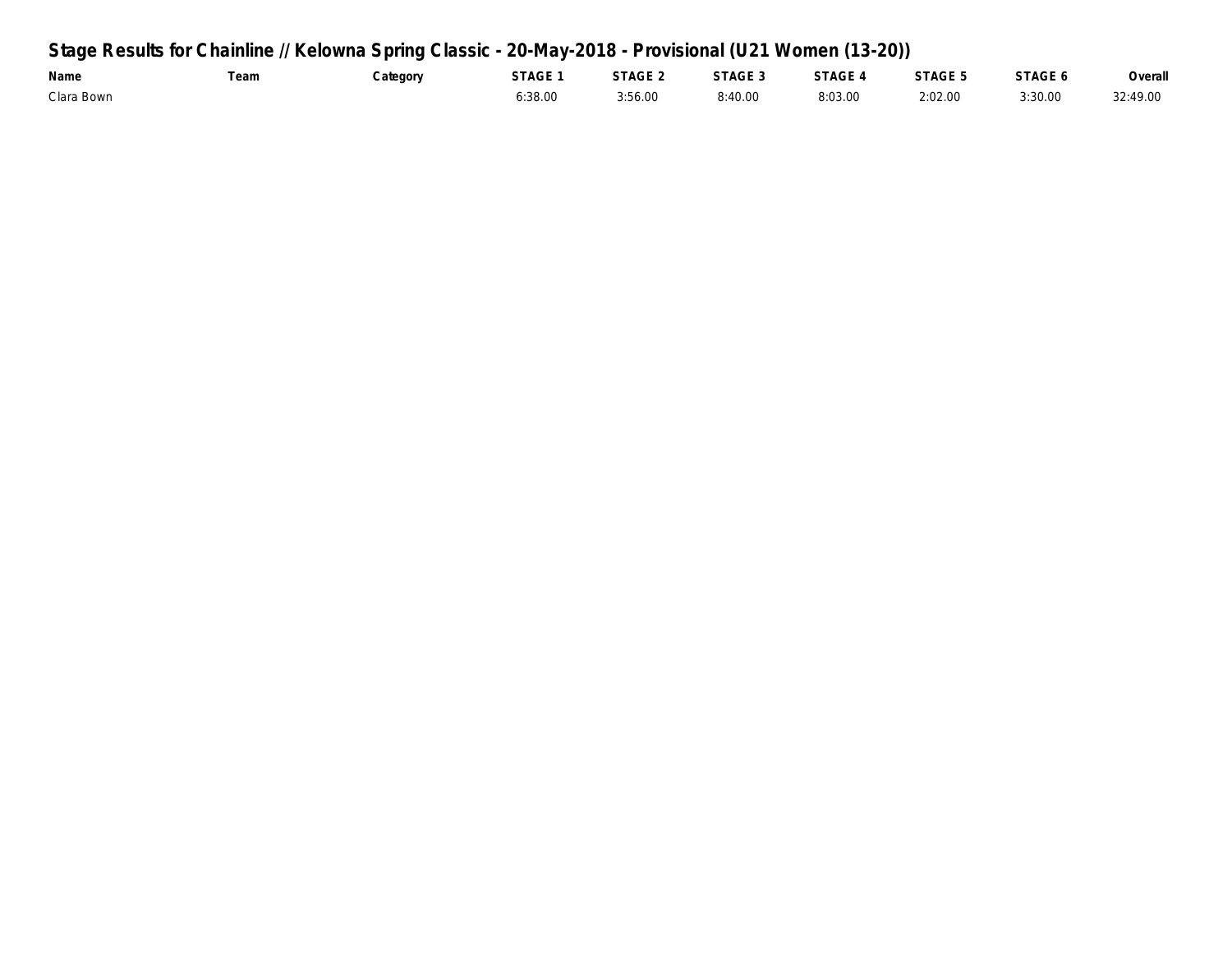## **Stage Results for Chainline // Kelowna Spring Classic - 20-May-2018 - Provisional (Short Course Men)**

| Name          | Team | Category | STAGE 1 | STAGE 2 | STAGE 3 | STAGE 4  | STAGE 5 | STAGE 6 | Overall  |
|---------------|------|----------|---------|---------|---------|----------|---------|---------|----------|
| Ben Smit      |      |          | 6:43.00 |         |         | 8:24.00  | 2:05.00 | 3:14.00 | 20:26.00 |
| Darwyn Haller |      |          | 8:38.00 |         |         | 12:02.00 | 2:41.00 | 4:17.00 | 27:38.00 |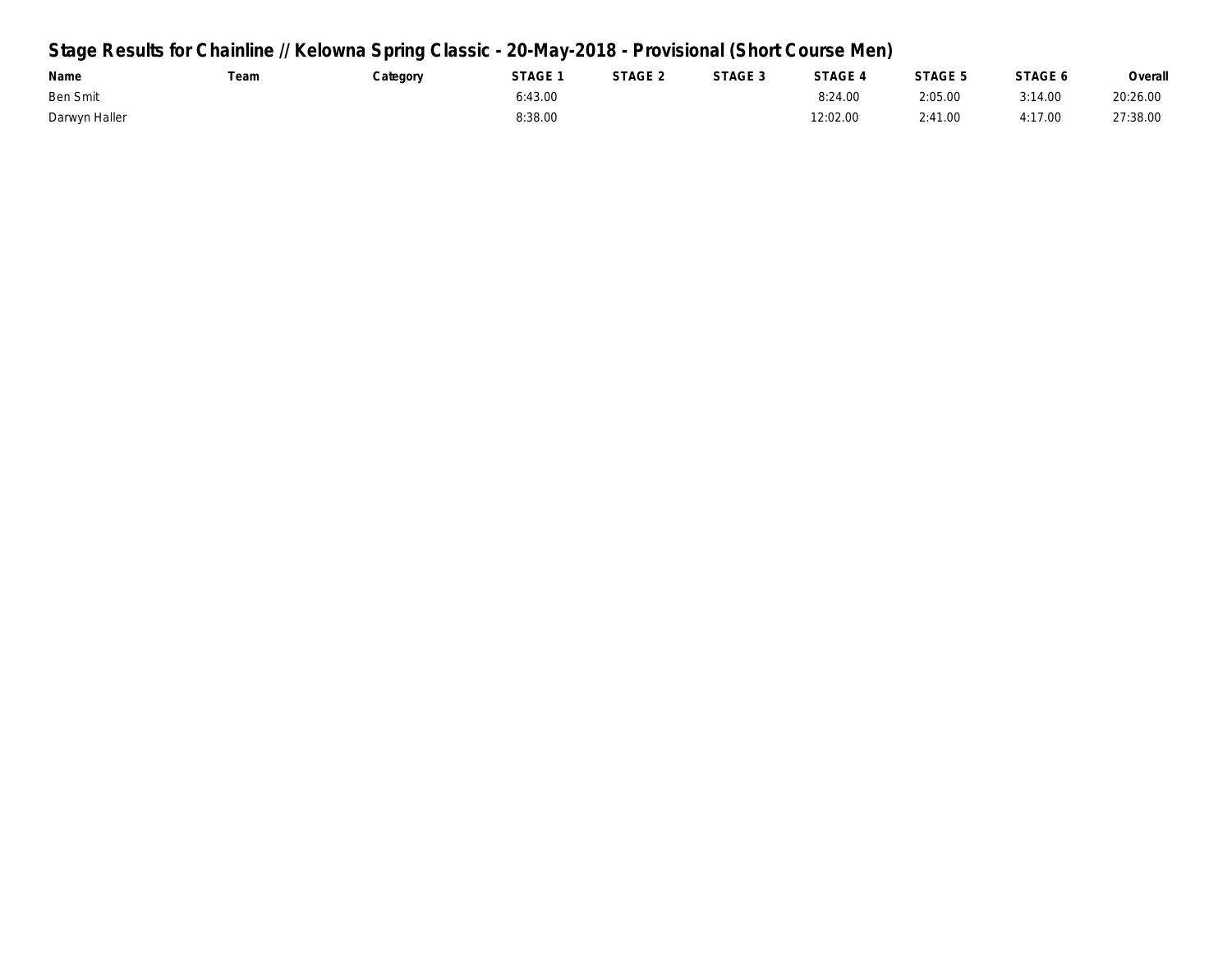| Stage Results for Chainline // Kelowna Spring Classic - 20-May-2018 - Provisional (Short Course U15) |      |          |         |         |         |         |         |         |         |  |  |
|------------------------------------------------------------------------------------------------------|------|----------|---------|---------|---------|---------|---------|---------|---------|--|--|
| Name                                                                                                 | Team | Category | STAGE 1 | STAGE 2 | STAGE 3 | STAGE 4 | STAGE 5 | STAGE 6 | Overall |  |  |